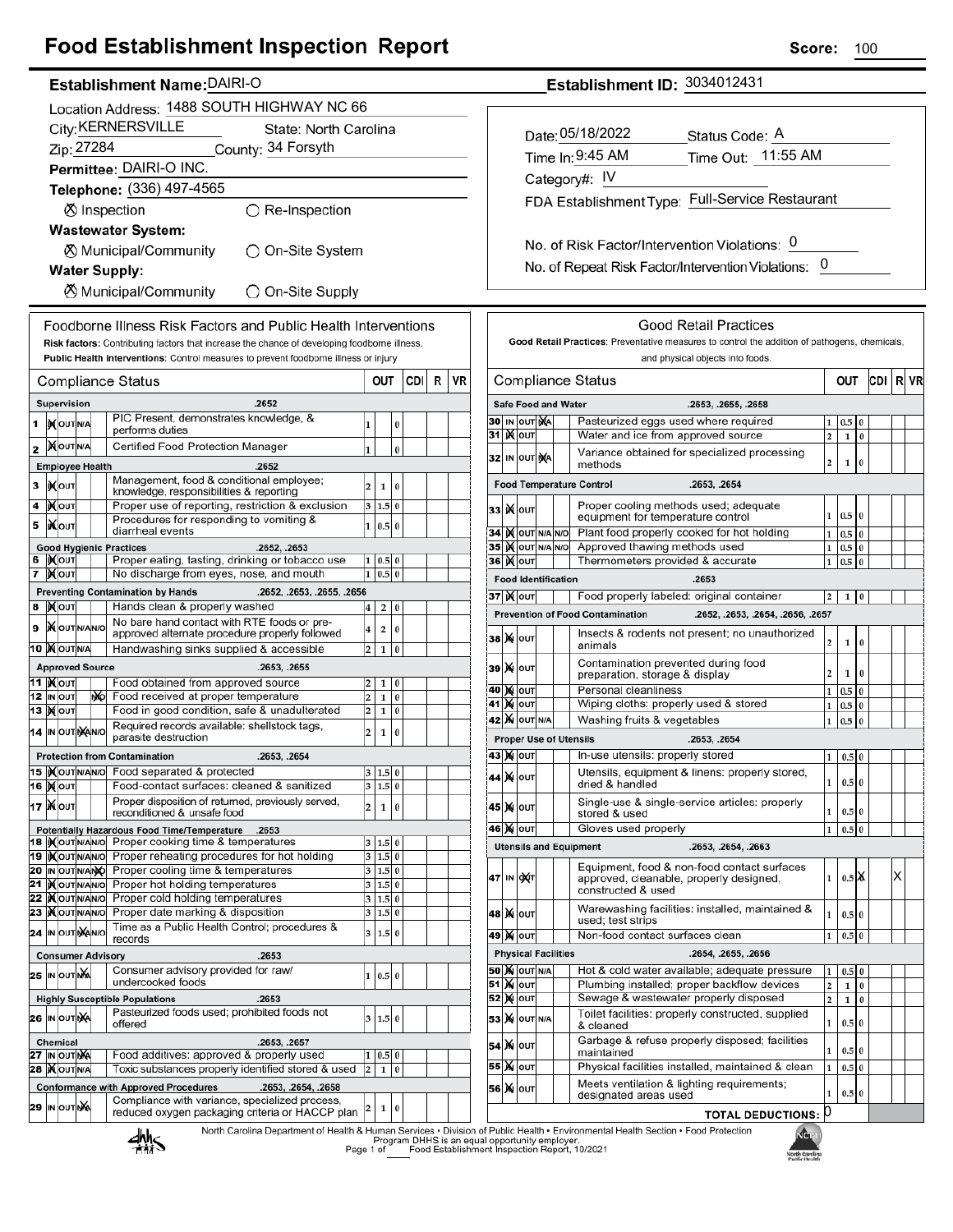# Comment Addendum to Food Establishment Inspection Report

| Establishment Name: DAIRI-O |  |
|-----------------------------|--|
|-----------------------------|--|

| Location Address: 1488 SOUTH HIGHWAY NC 66 |                                                           |                      |  |  |  |  |  |  |  |
|--------------------------------------------|-----------------------------------------------------------|----------------------|--|--|--|--|--|--|--|
| City: KERNERSVILLE                         |                                                           | State: <sup>NC</sup> |  |  |  |  |  |  |  |
| County: 34 Forsyth                         | Zip: 27284                                                |                      |  |  |  |  |  |  |  |
|                                            | Wastewater System: X Municipal/Community   On-Site System |                      |  |  |  |  |  |  |  |
| Water Supply:                              | X Municipal/Community □ On-Site System                    |                      |  |  |  |  |  |  |  |
|                                            | Permittee: DAIRI-O INC.                                   |                      |  |  |  |  |  |  |  |
|                                            | <u> 197-4565 (336) Telenhone: (336)</u>                   |                      |  |  |  |  |  |  |  |

Establishment ID: 3034012431

| X  Inspection   Re-Inspection Date: 05/18/2022          |                |
|---------------------------------------------------------|----------------|
| Comment Addendum Attached?   X                          | Status Code: A |
| Water sample taken? $\Box$ Yes $\Box$ No Category #: IV |                |
| Email 1:d5@dairio.com                                   |                |

(336) 497-4565 <u>i elebilorie</u>

Email 3:

### **Temperature Observations**

| Effective January 1, 2019 Cold Holding is now 41 degrees or less |                         |             |                        |                                            |            |                                 |                            |            |  |
|------------------------------------------------------------------|-------------------------|-------------|------------------------|--------------------------------------------|------------|---------------------------------|----------------------------|------------|--|
| Item<br>hot water                                                | Location<br>3 comp      | Temp<br>145 | Item<br>Tomatoes diced | Location<br>reach in drive side            | Temp<br>39 | Item<br>lettuce                 | Location<br>drawer cooler  | Temp<br>41 |  |
| hot water                                                        | dish machine            | 166         | Tomatoes diced         | reach in drive side                        | 39         | lettuce                         | walk in cooler             | 40         |  |
| sanitizer quat                                                   | 3 comp                  | 200         | Tomatoes sliced        | drawer cooler                              | 39         | lettuce                         | make unit dine in side     | 40         |  |
| sanitizer quat                                                   | bucket on dine in side  | 200         | Tomatoes sliced        | drawer cooler                              | 39         | lettuce                         | make unit drive side       | 41         |  |
| sanitizer quat                                                   | bucket on drive side    | 200         | coleslaw               | drawer cooler                              | 40         | lettuce                         | reach in cooler drive side | 40         |  |
| sanitizer quat                                                   | front bucket            | 200         | coleslaw               | reach in drive side                        | 40         | blue cheese                     | make unit dine in          | 40         |  |
| hambuger                                                         | final cook              | 166         | coleslaw               | make unit dine in side                     | 40         | blue cheese                     | make unit drive side       | 40         |  |
| hambuger                                                         | hot holding flat top    | 160         | coleslaw               | make unit drive side                       | 40         | salad                           | walk in cooler             | 40         |  |
| veg soup                                                         | hot holding flat top    | 177         | coleslaw               | walk in cooler prepared this<br>morning #1 | 39         | salad                           | reach in cooler drive side | 40         |  |
| tomato soup                                                      | hot holding flat top    | 177         | coleslaw               | walk in cooler prepared this<br>mornina #2 | 41         | milk                            | front milk reach in cooler | 40         |  |
| chili                                                            | final reheat            | 177         | hot hog                | walk in cooler                             | 38         | ambient air                     | front milk reach in cooler | 40         |  |
| chili                                                            | hot holding dine in     | 170         | cooked chicken         | walk in cooler                             | 39         | <b>CFPM Brannen</b><br>Hinerman | 01/24/2024                 | 0          |  |
| chili                                                            | hot holding drive side  | 167         | ranch                  | walk in cooler                             | 39         |                                 |                            |            |  |
| chili                                                            | hot holding near fries  | 180         | ranch                  | front reach in cooler                      | 40         |                                 |                            |            |  |
| <b>BBQ</b>                                                       | hot holding steam table | 173         | ambient air            | front reach in cooler                      | 35         |                                 |                            |            |  |
| cheese                                                           | hot holding             | 155         | corn dog               | final reheat for hot holding               | 167        |                                 |                            |            |  |
| Tomatoes sliced                                                  | make unit dine in       | 39          | chicken nugs           | final cook                                 | 180        |                                 |                            |            |  |
| <b>Tomatoes sliced</b>                                           | make unit drive side    | 39          | fries                  | hot holding                                | 154        |                                 |                            |            |  |
| Tomatoes diced                                                   | make unit dine in       | 39          | fries                  | final cook for hot holding                 | 190        |                                 |                            |            |  |
| Tomatoes diced                                                   | make unit drive side    | 39          | dipper well            | front ice cream cooler                     | 141        |                                 |                            |            |  |
|                                                                  |                         |             |                        |                                            |            |                                 |                            |            |  |

First Last Person in Charge (Print & Sign): Heidy Masud First Last I iSuz Regulatory Authority (Print & Sign): John Dunigan 'n REHS ID: 3072 - Dunigan, John Verification Required Date: REHS Contact Phone Number: (336) 703-3128<br>White Health Carolina Department of Health & Human Services (1988) pivision of Public Health (1989) per Morth Carolina Department of Health & Human Services (1989) per Code Establi North Carolina Department of Health & Human Services ● Food Protection Program Page 1 of